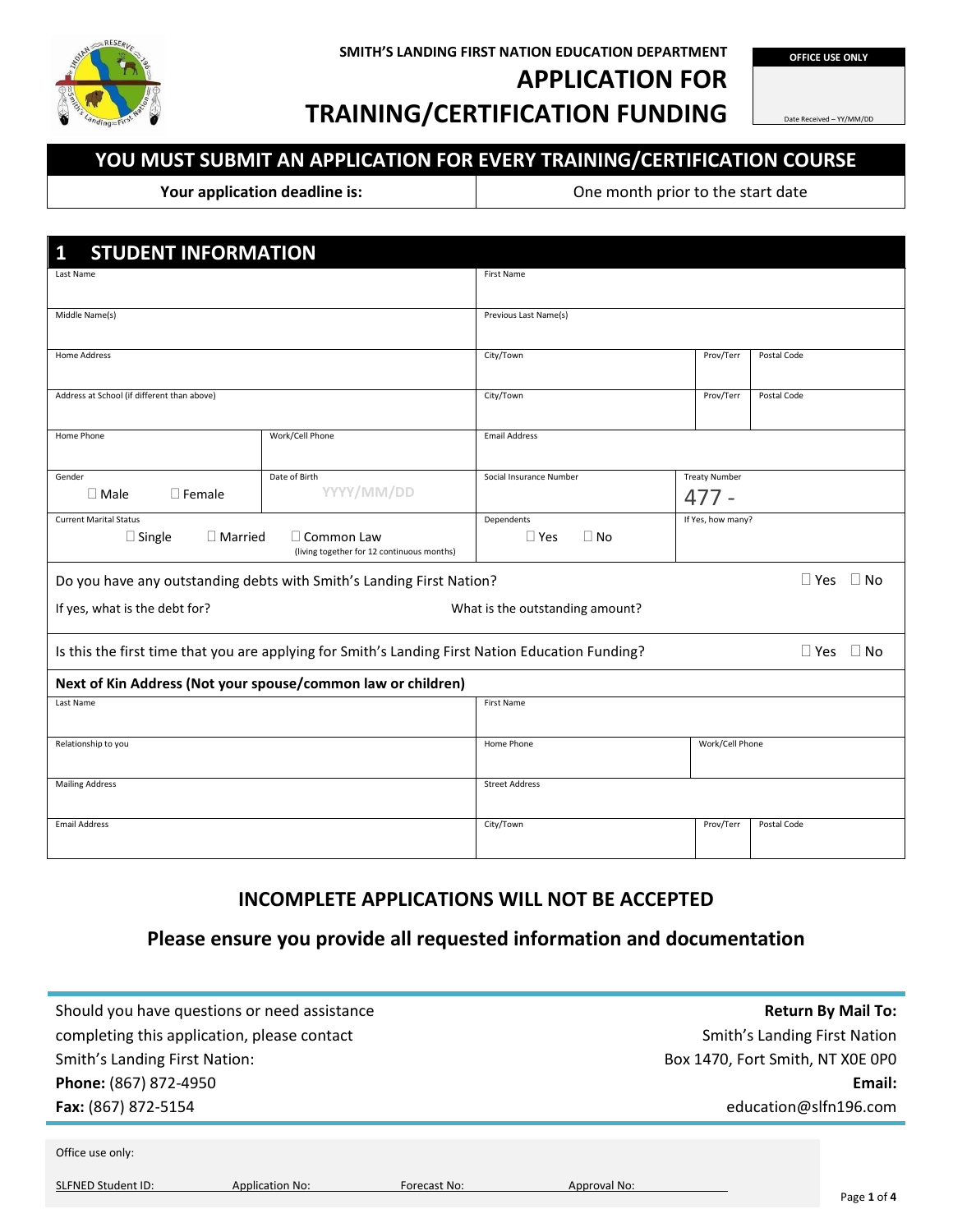# **2 TYPE OF ASSISTANCE**

**Check off what you are applying for**

 $\square$  Basic Living Allowance  $\square$  Travel  $\square$  Tuition and Fees  $\square$  Books

| 3<br><b>SPOUSE AND DEPENDANT INFORMATION</b> |                                    |                                                                                                                                     |                         |  |  |
|----------------------------------------------|------------------------------------|-------------------------------------------------------------------------------------------------------------------------------------|-------------------------|--|--|
|                                              |                                    | Provide the following information for your spouse/children (Please include copies of Health Care Cards for the people listed below) |                         |  |  |
| Name                                         |                                    | <b>Health Care Number</b>                                                                                                           | Social Insurance Number |  |  |
| Date of Birth                                | Gender                             | Relationship to you?                                                                                                                |                         |  |  |
| YYYY/MM/DD                                   | $\square$ Male<br>$\square$ Female | $\Box$ Spouse<br>$\Box$ Son<br>$\Box$ Daughter                                                                                      | $\Box$ Other            |  |  |
| Living with me during school?                | $\Box$ No<br>$\Box$ Yes            | If yes, how many days each month?                                                                                                   |                         |  |  |
| Name                                         |                                    | <b>Health Care Number</b>                                                                                                           | Social Insurance Number |  |  |
| Date of Birth                                | Gender                             | Relationship to you?                                                                                                                |                         |  |  |
| YYYY/MM/DD                                   | $\square$ Female<br>$\square$ Male | $\Box$ Daughter<br>$\square$ Spouse<br>$\Box$ Son                                                                                   | $\Box$ Other            |  |  |
| Living with me during school?                | $\square$ Yes<br>$\Box$ No         | If yes, how many days each month?                                                                                                   |                         |  |  |
| Name                                         |                                    | <b>Health Care Number</b>                                                                                                           | Social Insurance Number |  |  |
| Date of Birth                                | Gender                             | Relationship to you?                                                                                                                |                         |  |  |
| YYYY/MM/DD                                   | $\square$ Male<br>$\square$ Female | $\square$ Spouse<br>$\Box$ Son<br>$\Box$ Daughter                                                                                   | $\Box$ Other            |  |  |
| Living with me during school?                | $\Box$ No<br>$\Box$ Yes            | If yes, how many days each month?                                                                                                   |                         |  |  |
| Name                                         |                                    | <b>Health Care Number</b>                                                                                                           | Social Insurance Number |  |  |
| Date of Birth                                | Gender                             | Relationship to you?                                                                                                                |                         |  |  |
| YYYY/MM/DD                                   | $\square$ Male<br>$\Box$ Female    | $\square$ Spouse<br>$\square$ Son<br>$\Box$ Daughter                                                                                | $\Box$ Other            |  |  |
| Living with me during school?                | $\Box$ Yes<br>$\Box$ No            | If yes, how many days each month?                                                                                                   |                         |  |  |

## **4 PREVIOUS INSTITUTIONS AND PROGRAMS**

**List the programs and institutions that you have previously been enrolled in (beginning with the most recent)**

| Institution       |            | Program      | Location                                             |
|-------------------|------------|--------------|------------------------------------------------------|
|                   |            |              |                                                      |
| <b>Start Date</b> | End Date   | Sponsored By | Successfully Obtained                                |
| YYYY/MM/DD        | YYYY/MM/DD |              | $\Box$ License $\Box$ Certificate $\Box$ Diploma     |
|                   |            |              | $\Box$ Undergraduate $\Box$ Masters $\Box$ Doctorate |
| Institution       |            | Program      | Location                                             |
|                   |            |              |                                                      |
| <b>Start Date</b> | End Date   | Sponsored By | Successfully Obtained                                |
| YYYY/MM/DD        | YYYY/MM/DD |              | $\Box$ License $\Box$ Certificate $\Box$ Diploma     |
|                   |            |              | $\Box$ Undergraduate $\Box$ Masters $\Box$ Doctorate |
| Institution       |            | Program      | Location                                             |
|                   |            |              |                                                      |
| <b>Start Date</b> | End Date   | Sponsored By | Successfully Obtained                                |
| YYYY/MM/DD        | YYYY/MM/DD |              | $\Box$ License $\Box$ Certificate $\Box$ Diploma     |
|                   |            |              | $\Box$ Undergraduate $\Box$ Masters $\Box$ Doctorate |

 **Print your name:**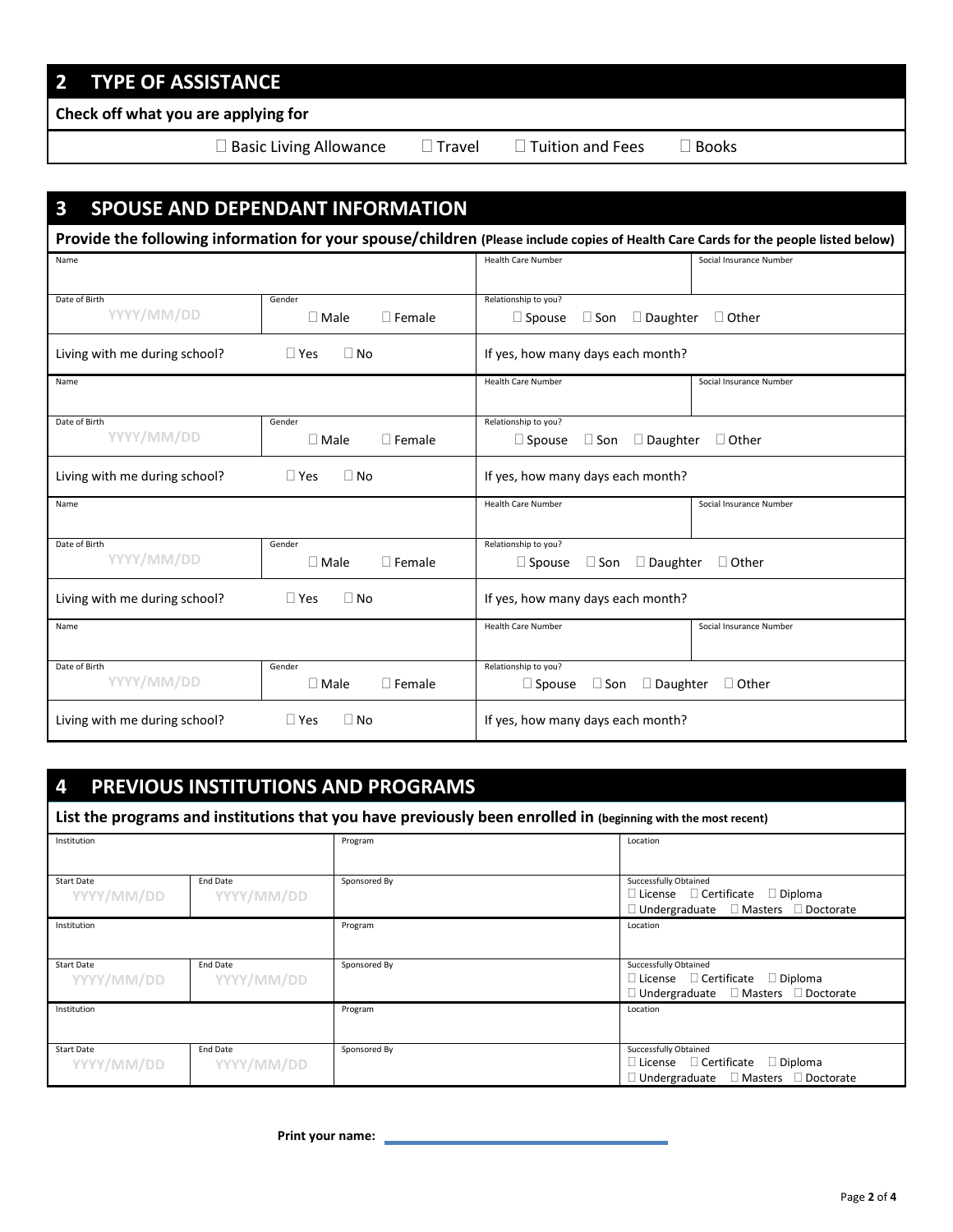# **5 TRAINING/CERTIFICATION COURSE YOU PLAN TO ATTEND**

| List the programs and institutions that you are applying to                                         |                        |                        |                                                        |  |  |
|-----------------------------------------------------------------------------------------------------|------------------------|------------------------|--------------------------------------------------------|--|--|
| Institution                                                                                         |                        | Training/Certification | Location                                               |  |  |
| <b>Start Date</b><br>YYYY/MM/DD                                                                     | End Date<br>YYYY/MM/DD | <b>Course Duration</b> | Will Obtain<br>$\Box$ Certificate<br>$\square$ License |  |  |
| Is this training/certification a requirement for employment?<br>∣Yes<br>$\overline{\phantom{a}}$ No |                        |                        |                                                        |  |  |

# **6 EMPLOYMENT INSURANCE ELIGIBILITY**

| Are you currently in receipt of Employment Insurance benefits?       | ∣Yeς      | ⊤l No     |
|----------------------------------------------------------------------|-----------|-----------|
| Have you received Employment Insurance benefits in the past 5 years? | ∃Yes llNo |           |
| Are you eligible for Employment Insurance benefits?                  | Yes       | $\Box$ No |

## **7 PROGRAM INTEREST**

**Please write a short paragraph about why you want to participate in the selected program/course and how you feel it will assist in your overall career plan. Attach another sheet, if necessary. This can be considered your Letter of Interest.**